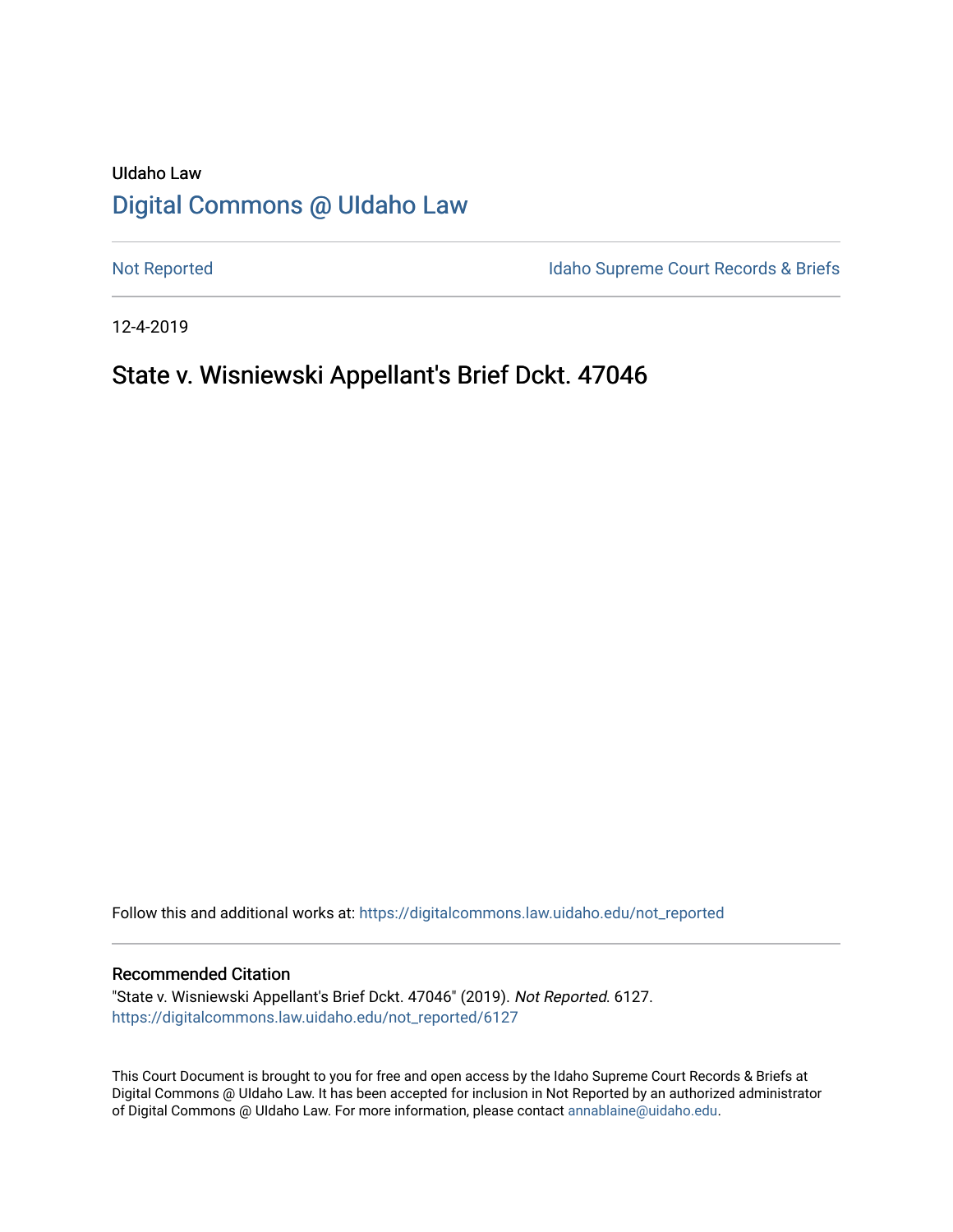Electronically Filed 12/4/2019 11 :29 AM Idaho Supreme Court Karel Lehrman, Clerk of the Court By: Brad Thies, Deputy Clerk

ERIC D. FREDERICKSEN State Appellate Public Defender I.S.B. #6555

JUSTIN M. CURTIS Deputy State Appellate Public Defender I.S.B. #6406 322 E. Front Street, Suite 570 Boise, Idaho 83702 Phone: (208) 334-2712 Fax: (208) 334-2985 E-mail: documents@sapd.state.id. us

## IN THE SUPREME COURT OF THE STATE OF IDAHO

| STATE OF IDAHO,       |                                 |
|-----------------------|---------------------------------|
|                       | NOS. 47046-2019 & 47047-2019    |
| Plaintiff-Respondent, |                                 |
|                       | KOOTENAI CO. NOS. CR-2016-12710 |
| V.                    | & CR28-18-17644                 |
|                       |                                 |
| WAYNE DOUGLAS         |                                 |
| WISNIEWSKI,           | <b>APPELLANT'S BRIEF</b>        |
|                       |                                 |
| Defendant-Appellant.  |                                 |
|                       |                                 |

## STATEMENT OF THE CASE

## Nature of the Case

In these consolidated appeals, Wayne Douglas Wisniewski appeals from his judgment of conviction in Docket No. 47047-2019 *(hereinafter,* 47047) and from the district court's order revoking probation in Docket No. 47046-2019 *(hereinafter,* 47046). In 47047, Mr. Wisniewski pleaded guilty to a felony DUI charge and the district court imposed a sentence often years, with three years determinate. The court then revoked Mr. Wisniewski's probation in 47046 and executed the original sentence of six years, with two years fixed, with the sentences to run consecutive. Pursuant to Mr. Wisniewski's Idaho Criminal Rule *(hereinafter,* Rule) 35 motion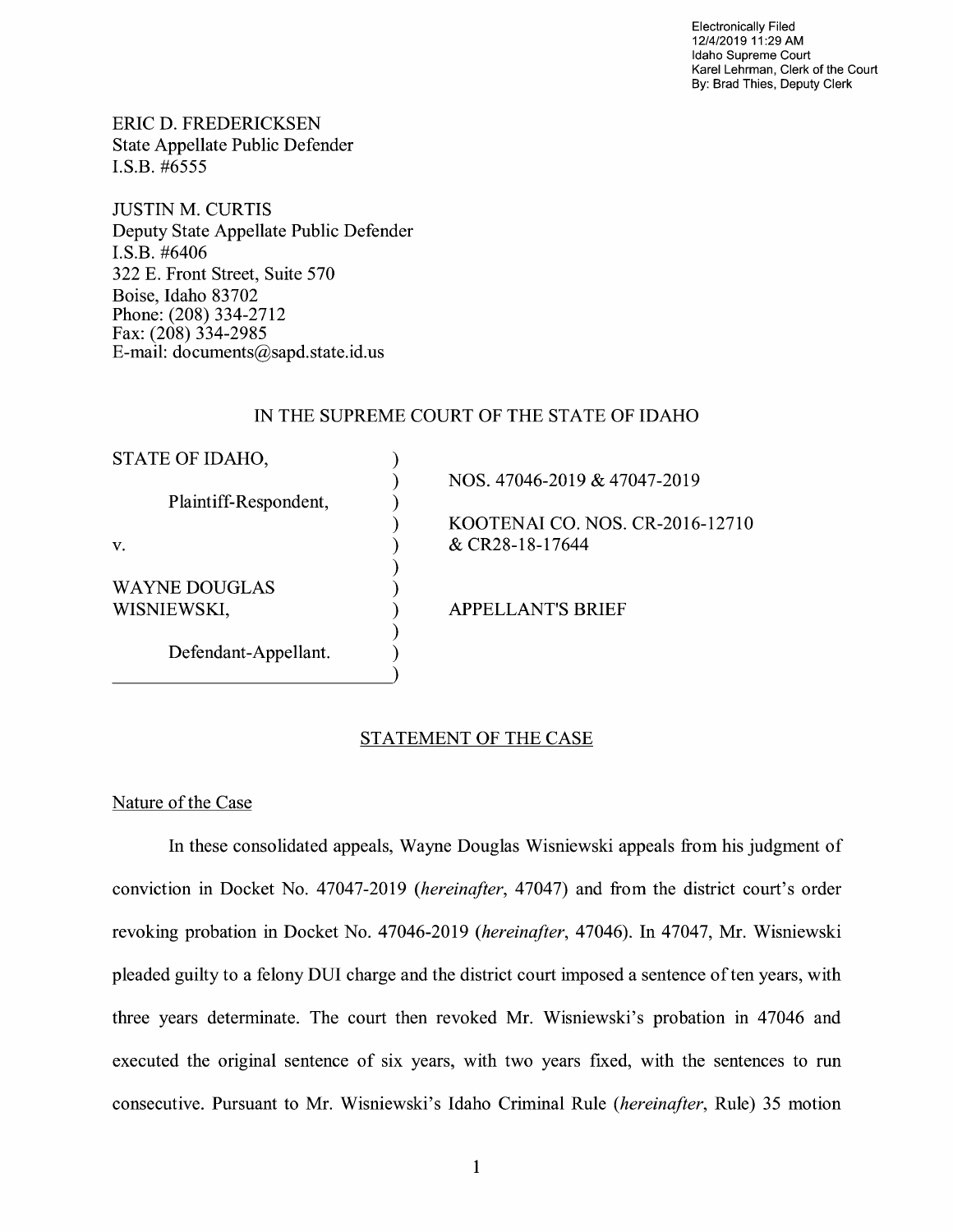for reduction of sentence, the court ordered the sentences to run concurrent. Mr. Wisniewski appeals.

#### Statement of the Facts & Course of Proceedings

On October 15, 2018, a Kootenai County Sheriff's Deputy stopped a vehicle driven by Mr. Wisniewski for driving 65 MPH in a 55 MPH zone. (Presentence Investigation Report *(hereinafter,* PSI), p.3.) The deputy detected the smell of alcohol and stated that Mr. Wisniewski had glassy eyes. (PSI, p.3.) Officer found cans of alcoholic beer and nonalcoholic beer in the vehicle; Mr. Wisniewski stated that he combined the two beers together to drink but not get drunk. (PSI, p.3.) His BAC was measured at .157. (PSI, p.3.)

Mr. Wisniewski was charged with one count of DUI, made a felony by virtue of his prior convictions. (47047 R., p.36.) He pleaded guilty and the district court imposed a sentence of ten years, with three years fixed. (47047 R., p.64.) Mr. Wisniewski was on probation for a previous DUI at the time. (47046 R., p.80.) He admitted to violating his probation by getting the new charge and the district court revoked his probation and executed the original sentence of six years, with two years fixed. (47046 R., p.165.) The court ordered that the sentence for the new charge run consecutive. (47047 R., p.64.) Mr. Wisniewski subsequently filed a Rule 35 motion, which the district court granted by ordering that the sentences run concurrently. (47047 R., p.62; 84.) Mr. Wisniewski appealed. (47046 R., p. 171; 47047 R., p.71.)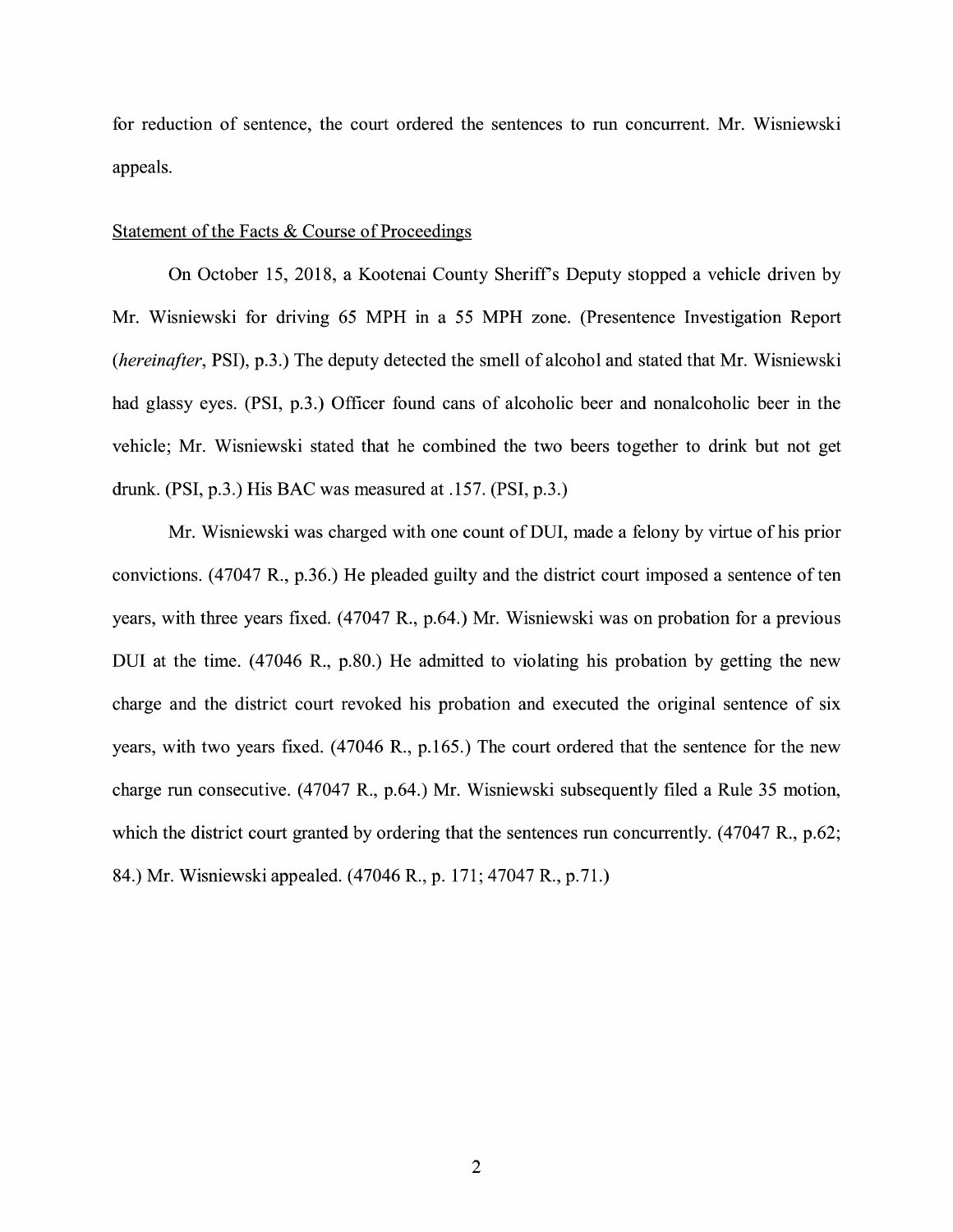#### ISSUES

- I. Did the district court abuse its discretion when it imposed a unified sentence of ten years, with three years fixed, in 47047, and when it revoked probation and executed the sentence of six years, with two years fixed, in 47046.
- II. Did the district court abuse its discretion by partially granting Mr. Wisniewski's Rule 35 motion?

### ARGUMENT

I.

## The District Court Abused Its Discretion When It Imposed A Unified Sentence Of Ten Years, With Three Years Fixed in 47047, And When It Revoked Probation And Executed The Sentence Of Six Years, With Two Years Fixed, In 47046

"It is well-established that ' [ w ]here a sentence is within statutory limits, an appellant has the burden of showing a clear abuse of discretion on the part of the court imposing the sentence."' *State v. Pierce,* 150 Idaho 1, 5 (2010) (quoting *State v. Jackson,* 130 Idaho 293, 294 (1997) (alteration in original)). Here, Mr. Wisniewski's sentences do not exceed the statutory maximum. Accordingly, to show that the sentences imposed were unreasonable, Mr. Wisniewski "must show that the sentence, in light of the governing criteria, is excessive under any reasonable view of the facts." *State v. Strand,* 137 Idaho 457, 460 (2002).

"'Reasonableness' of a sentence implies that a term of confinement should be tailored to the purpose for which the sentence is imposed." *State v. Adamcik,* 152 Idaho 445, 483 (2012) (quoting *State v. Stevens,* 146 Idaho 139, 148 (2008)).

In examining the reasonableness of a sentence, the Court conducts an independent review of the entire record available to the trial court at sentencing, focusing on the objectives of criminal punishment: (1) protection of society; (2) deterrence of the individual and the public;  $(3)$  possibility of rehabilitation; and  $(4)$  punishment or retribution for wrongdoing.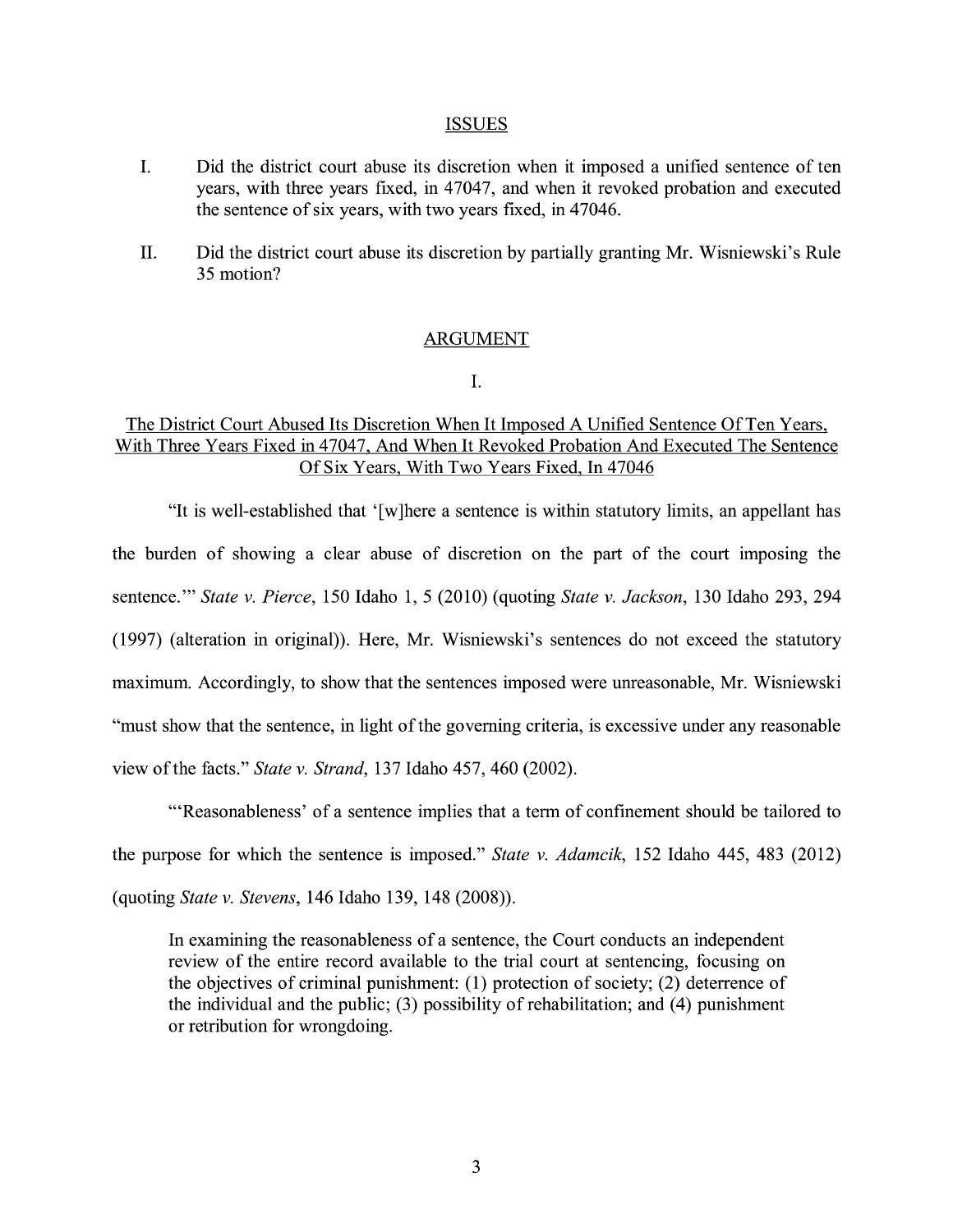*Stevens*, 146 Idaho at 148. "A sentence is reasonable if it appears necessary to accomplish the primary objective of protecting society and to achieve any or all of the related goals of deterrence, rehabilitation, or retribution." *State v. Delling*, 152 Idaho 122, 132 (2011). "The decision of whether to impose sentences concurrently or consecutively is within the sound discretion of the trial court." *State v. Helms*, 130 Idaho 32, 35 (Ct. App. 1997); *see also* I.C. § 18-308.

"The primary purpose of the retained jurisdiction program is to enable the trial court to gain additional information regarding the defendant's rehabilitative potential and suitability for probation." *State v. Jones*, 141 Idaho 673, 676 (Ct. App. 2005). "[P]robation is the ultimate objective of a defendant who is on retained jurisdiction." *Id.* at 677. The district court's decision to retain jurisdiction is reviewed for an abuse of discretion. *Id.* "There can be no abuse of discretion in a trial court's refusal to retain jurisdiction if the court already has sufficient information upon which to conclude that the defendant is not a suitable candidate for probation." *Id.*

Similarly, "[t]he choice of probation, among available sentencing alternatives, is committed to the sound discretion of the trial court . . . ." *State v. Landreth*, 118 Idaho 613, 615 (Ct. App. 1990). The district court is empowered by statute to revoke a defendant's probation under certain circumstances. I.C. §§ 19-2602, -2603, 20-222. The Court uses a two-step analysis to review a probation revocation proceeding. *State v. Sanchez*, 149 Idaho 102, 105 (2009). First, the Court determines "whether the defendant violated the terms of his probation." *Id.* Second, "[i]f it is determined that the defendant has in fact violated the terms of his probation," the Court examines "what should be the consequences of that violation." *Id.* The determination of a probation violation and the determination of the consequences, if any, are separate analyses. *Id.*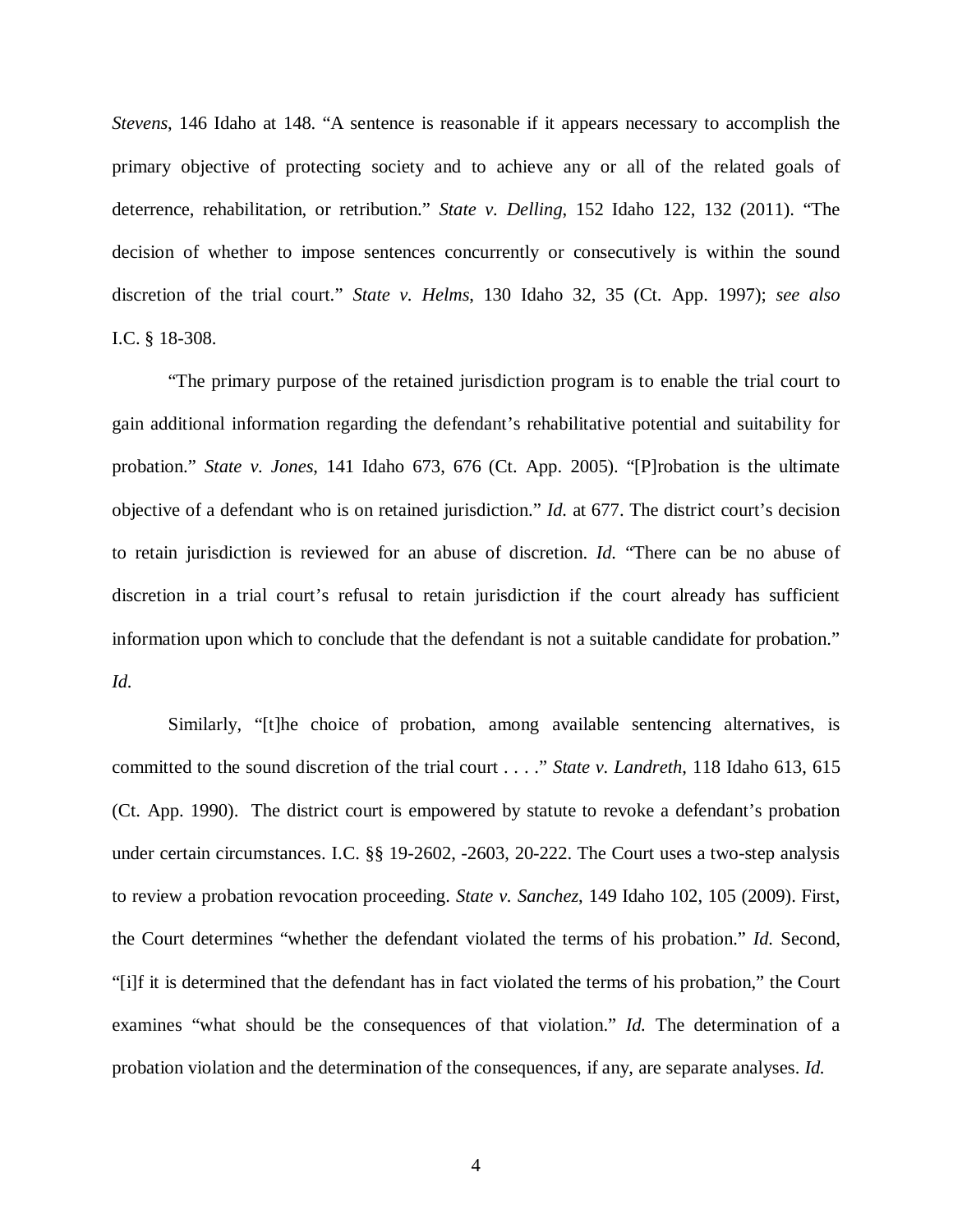"After a probation violation has been proven, the decision to revoke probation and pronounce sentence lies within the sound discretion of the trial court." *State v. Roy*, 113 Idaho 388, 392 (Ct. App. 1987). "A judge cannot revoke probation arbitrarily," however. *State v. Lee*, 116 Idaho 38, 40 (Ct. App. 1989). "The purpose of probation is to give the defendant an opportunity to be rehabilitated under proper control and supervision." *State v. Mummert*, 98 Idaho 452, 454 (1977). "In determining whether to revoke probation a court must consider whether probation is meeting the objective of rehabilitation while also providing adequate protection for society." *State v. Upton*, 127 Idaho 274, 275 (Ct. App. 1995). The court may consider the defendant's conduct before and during probation. *Roy*, 113 Idaho at 392. Here, Mr. Wisniewski does not challenge his admission to violating his probation. "When a probationer admits to a direct violation of her probation agreement, no further inquiry into the question is required." *State v. Peterson*, 123 Idaho 49, 50 (Ct. App. 1992). Rather, Mr. Wisniewski submits that the district court abused its discretion by revoking his probation in 47046.

Daryl Cline testified in support of Mr. Wisniewski at the sentencing hearing. (Tr. p.27, Ls.9-20.) Mr. Cline was an addiction therapist with the Department of Veteran's Affairs who had recently helped Mr. Wisniewski enter inpatient treatment in Walla Walla, Washington. (Tr., p.27, L.15 – p.28, L.9.) This program is a "28-day intensive inpatient residential treatment program that works with substance abuse and co-occurring disorders," and Mr. Wisniewski had recently completed the program. (Tr., p.28, Ls.13-18.) At the time of the sentencing hearing, Mr. Wisniewski was attending a relapse prevention course at the Coeur d'Alene CBOC in outpatient treatment. (Tr., p.28, Ls.19-25.) As part of the program, Mr. Wisniewski was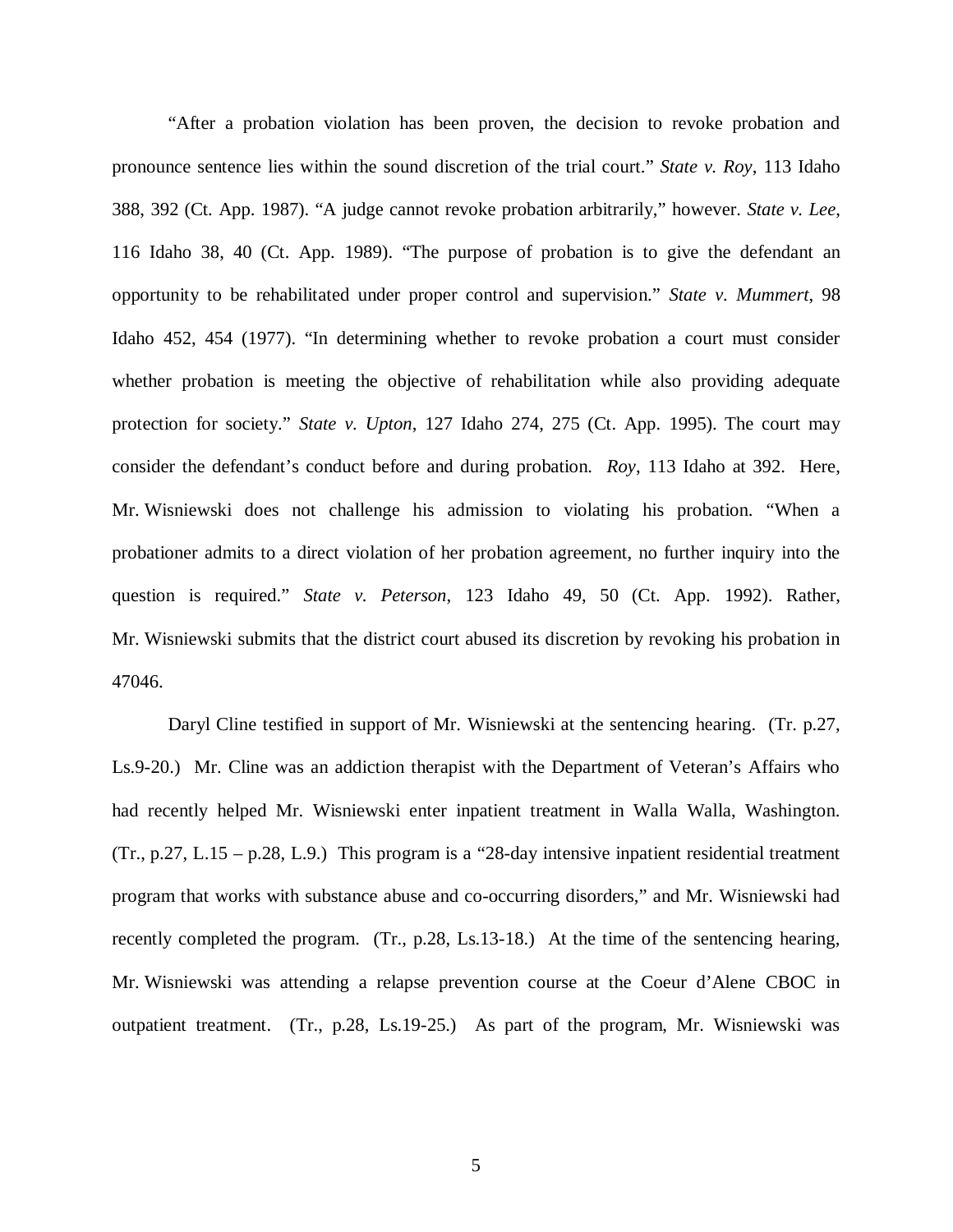required to participate in random UA's; he was in compliant with the treatment program and had never tested positive during his time in the program. (Tr., p.29, Ls.2-15.)

Mr. Cline was also Mr. Wisniewski's "mental health treatment coordinator. So if he needs any additional mental health for any of his other disorders, the schizoaffective, I can get him into treatment for that also." (Tr., p.29, Ls.19-23.) Mr. Cline praised Mr. Wisniewski for his efforts in working on his addiction. He testified, "I've met him after his previous DUI on July 4th, 2016. At that time he successfully completed treatment the first time, but this time he's been more serious and more involved, and he's getting more out of it or showing he's getting more out of it. He's more compliant and he's doing really well." (Tr., p.30, Ls.4-10.) This treatment program lasts an entire year and there is aftercare for individuals who need it. (Tr., p.30, Ls.11- 20.)

Counsel for Mr. Wisniewski recommended that the court suspend any imposed sentence and place Mr. Wisniewski on probation. (Tr., p.37, Ls.18-22.) Counsel emphasized that Mr. Wisniewski understood that there was a price to be paid for what he had admitted to, "but I think that that's also important that he has admitted guilt in this case. He is not trying to hide behind anything right now." (Tr., p.37, L.23 – p.38, L.2.) Counsel also noted that Mr. Wisniewski "had the opportunity or availability to be discharged from probation early from the email from his probation officer. So I think that that was something that he was looking forward to. You don't get to that point during your supervision because you're slacking off." (Tr., p.38, Ls.11-21.)

Mr. Wisniewski addressed the district court at the sentencing. He informed that the court at a previous hearing where he was released to the Walla Walla program, Judge Christensen had informed him that the outcome of his sentences depended on how well he did in the program.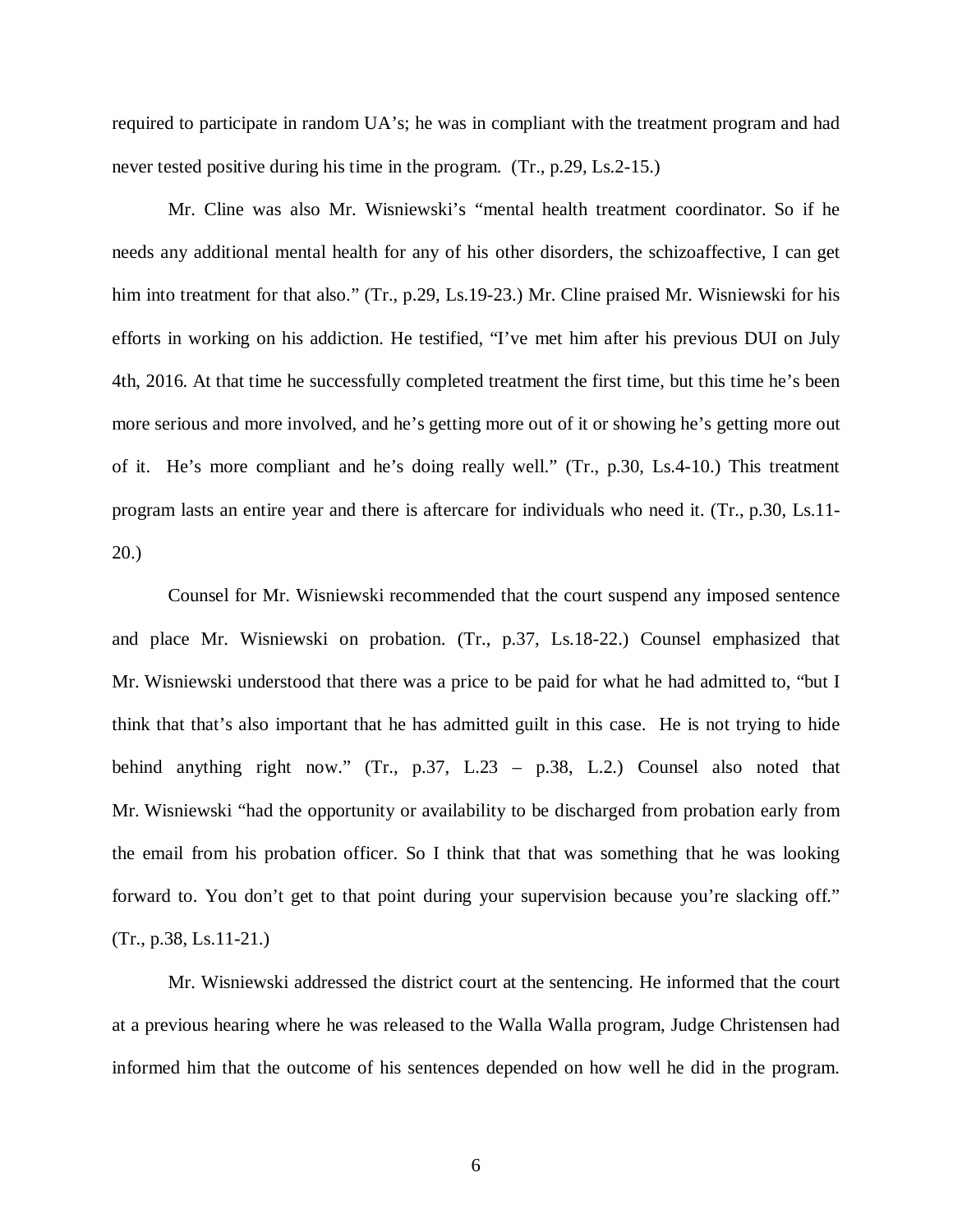(Tr., p.40, Ls.15-25.) Mr. Wisniewski stated that he did his very best while there. (Tr., p.41, Ls.1-2.) Mr. Wisniewski stated, "there's many of us that have substance abuse problems, whether it's drugs or mine happens to be alcohol. And by God, I've certainly learned a lot and I am kicked in the head the day I got arrested. I was kicking myself all over the street. Didn't need the sheriffs to do it. I was doing it to myself and I'm doing it to this day." (Tr., p.41, Ls.17-23.)

When asking for probation, Mr. Wisniewski stated,

As part of my recovery process I've decided to quit smoking cigarettes, been taking Chantix, you know, to quit smoking and organize everything at my house. I've been there since 2012, not 2015, to clean and repaint everything in my home because of the nicotine everywhere in that house. To start a life over. I got clothes hanging all over the place.

I got a game plan to get my life free of alcohol for absolute eternity. I understand, absolutely I understand about the safety issues, the public safety issues. It's pretty darn obvious to me. I mean I've been doing to many, many, many, many, many group meetings in the last couple of years and hearing a lot of stories from a lot of people that will – it could have been a lot worse. I got lucky.

I got stopped for speeding and that was it. That was bad enough, but I can't do that anymore. I won't do that anymore. I won't smoke anymore because a lot of things that's screwing up my body, and that one of my recovering – they call it a discharge when you leave Walla Walla. What are you going to do to make things different in your life?

Well, here's my game plan. I need to follow through, thanks to Daryl and the group at the VA, to continue with the group outpatient SAGs, which is very, very helpful and the person that's at my house right now, he's one of the members of that group, which is great.

(Tr., p.46, L.8 – p.47, L.12.) Mr. Wisniewski recognized that the recovery process was not just to

stop drinking, it was a change in behavior and in doing things that did not involve alcohol.

(Tr., p.47, Ls.21-25.) Mr. Wisniewski asked that he able to complete his aftercare on probation.

(Tr., p.48, Ls.8-12.)

The State recommended a sentence of eight years, with three years fixed, in 47047 and

that the court execute the sentence in 47046 and that the court retain jurisdiction with the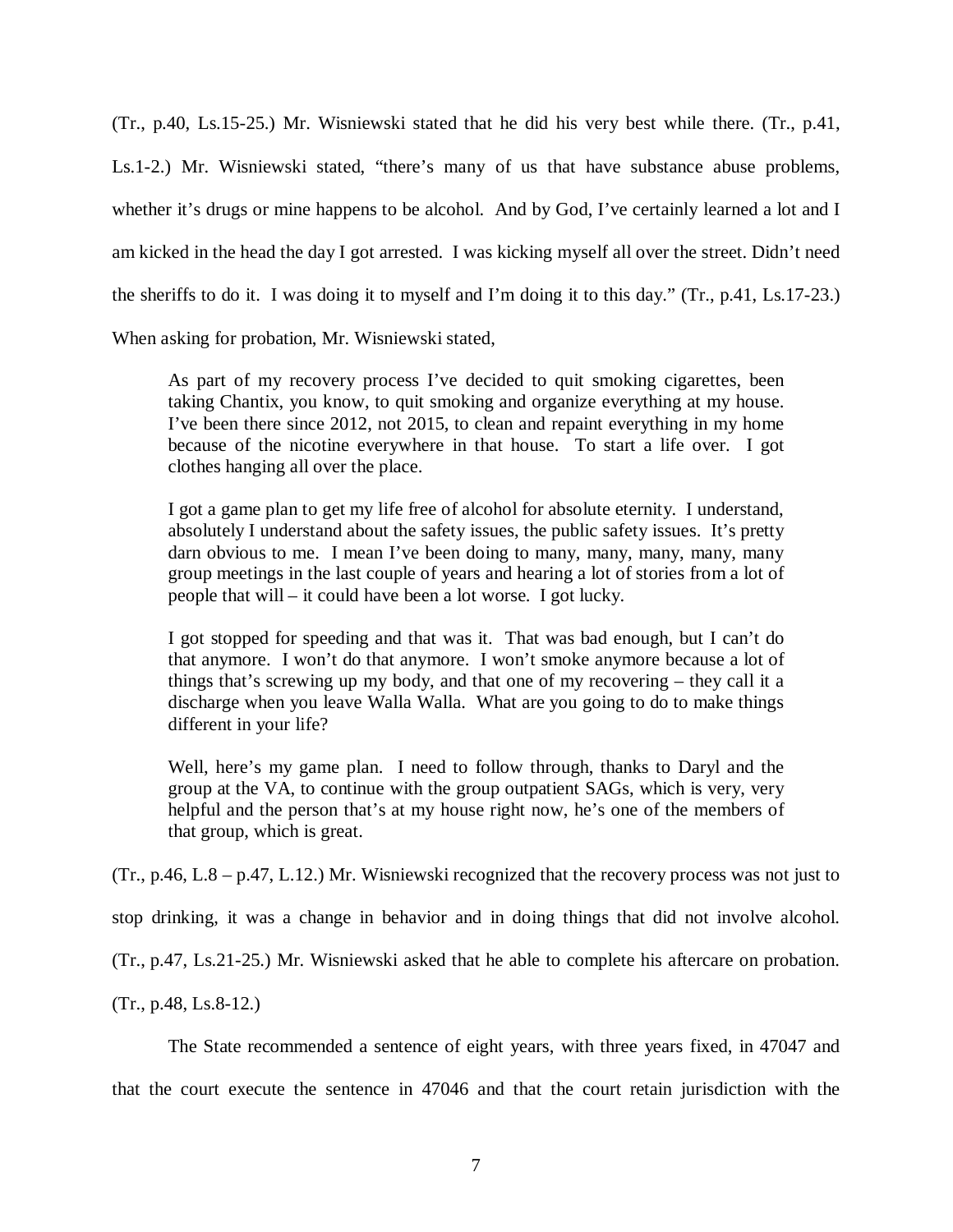sentences set to run consecutively. (Tr., p.25, Ls.16-24.) The court exceeded even the State's recommendation by imposing ten years, with three years fixed, and by not retaining jurisdiction. Mr. Wisniewski submits that the record shows that he recognized his addiction and was taking concrete steps to address it. He completed the Walla Walla program and was currently in outpatient treatment in Coeur d'Alene and could complete that program and do aftercare if he were placed on probation. He knew that he needed not only to stay away from alcohol but to start behaving more in a healthier way generally, including quitting smoking. He has no criminal history apart from drinking, and he has never harmed anyone. (PSI, pp.4-5.) Considering this information, Mr. Wisniewski submits that the court abused its discretion by imposing excessive sentences.

## II.

# The District Court Abused Its Discretion When It Partially Granted Mr. Wisniewski's Rule 35 motion

An order denying a motion for reduction of a sentence under Rule 35 is reviewed for an abuse of discretion. *State v. Hillman,* 143 Idaho 295, 296 (Ct. App. 2006) If the sentence is found to be reasonable at the time of pronouncement, the defendant must then show that it is excessive in view of the additional information presented with the motion for reduction. *Id*.

Mr. Wisniewski's daughter, Chrisanne Wisniewski, testified at the Rule 35 hearing. (Tr., p.56, Ls.9-15.) She stated that when her father was in the VA treatment program she noticed a significant change for the positive. (Tr., p.56, L.22 – p.57, L.6.) She stated that it had not been uncommon in the past for the two of them to "butt heads" because they were both strong-willed people, but that after they had an argument he called and apologized for how their previous conversations had been conducted, and that "I honestly can't tell you a time when he's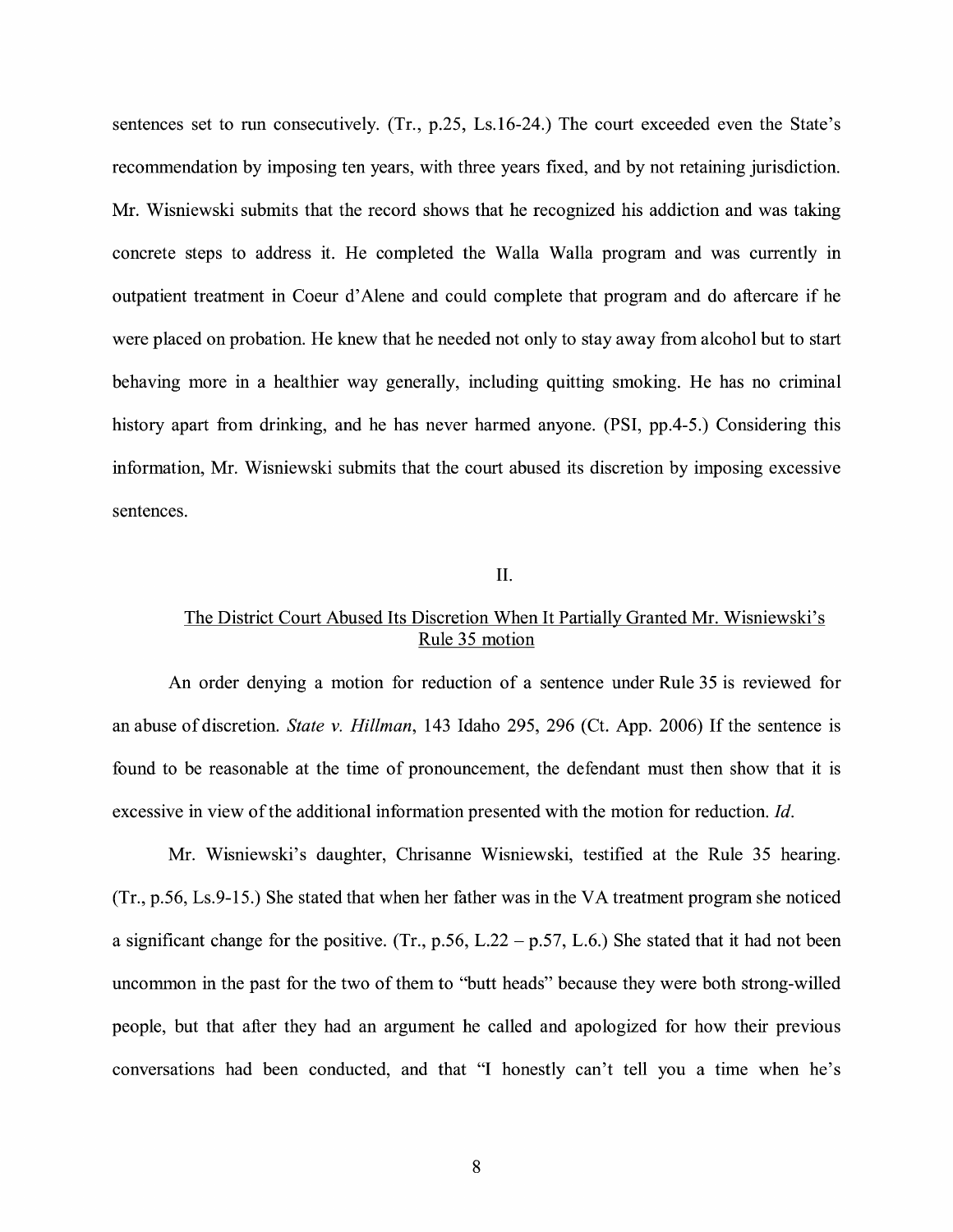apologized to me for anything." (Tr., p.57, Ls.15-17.) In another conversation, he thanked her for the all of the hard work that she and her brother had been doing. (Tr., p.57, Ls.18-21.) She stated that he been doing different activities such as skiing, volunteering, and walking dogs. (Tr., p.58, Ls.1-9.) Further, at the end of a conversation he told her that he loved her and it had been a long time since she had heard that. (Tr., P.58, Ls.14-22.) She believed that through the program "he was able to talk about his feelings. He was about to talk through some of his issues and get to a point where he would focus on family and be able to express his feelings in a way that I've never heard him do before." (Tr., p.58, L25 – p.59, L.4.)

She also believed that her father had previously been in denial about any mental health issues but that he had acknowledged, "one thing I am learning is that I don't know how to control myself in stressful situations, and I'm learning that there are steps I need to be taking to work on my anxiety." (Tr., p.59, Ls.10-19.) She believed that since he had been incarcerated, Mr. Wisniewski had "done a 180" and was now angry when she spoke to him. (Tr., p.59, Ls.2- 12.) She testified, "I'm no doctor so I couldn't fully diagnose anything, of course, but being in a safe environment like in treatment, where's he able to have professionals who are focusing on – of course, he was there for substance abuse, but through that process you talk a lot about things, you know, again, your feelings and coping skills, and being in the correctional institute you're – that's not happening." (Tr., p.60, Ls.18-60.)

Counsel noted that she had submitted documents from the VA indicating that Mr. Wisniewski had been diagnosed with obsessive compulsive disorder, PTSD, and schizoaffective disorder bipolar type. (Tr., p.63, Ls.1-5.) She also emphasized that Mr. Wisniewski was a Vietnam Veteran and was willing to engage in treatment through the VA. (Tr., p.63, Ls.20-25.) Counsel therefore requested that the court retain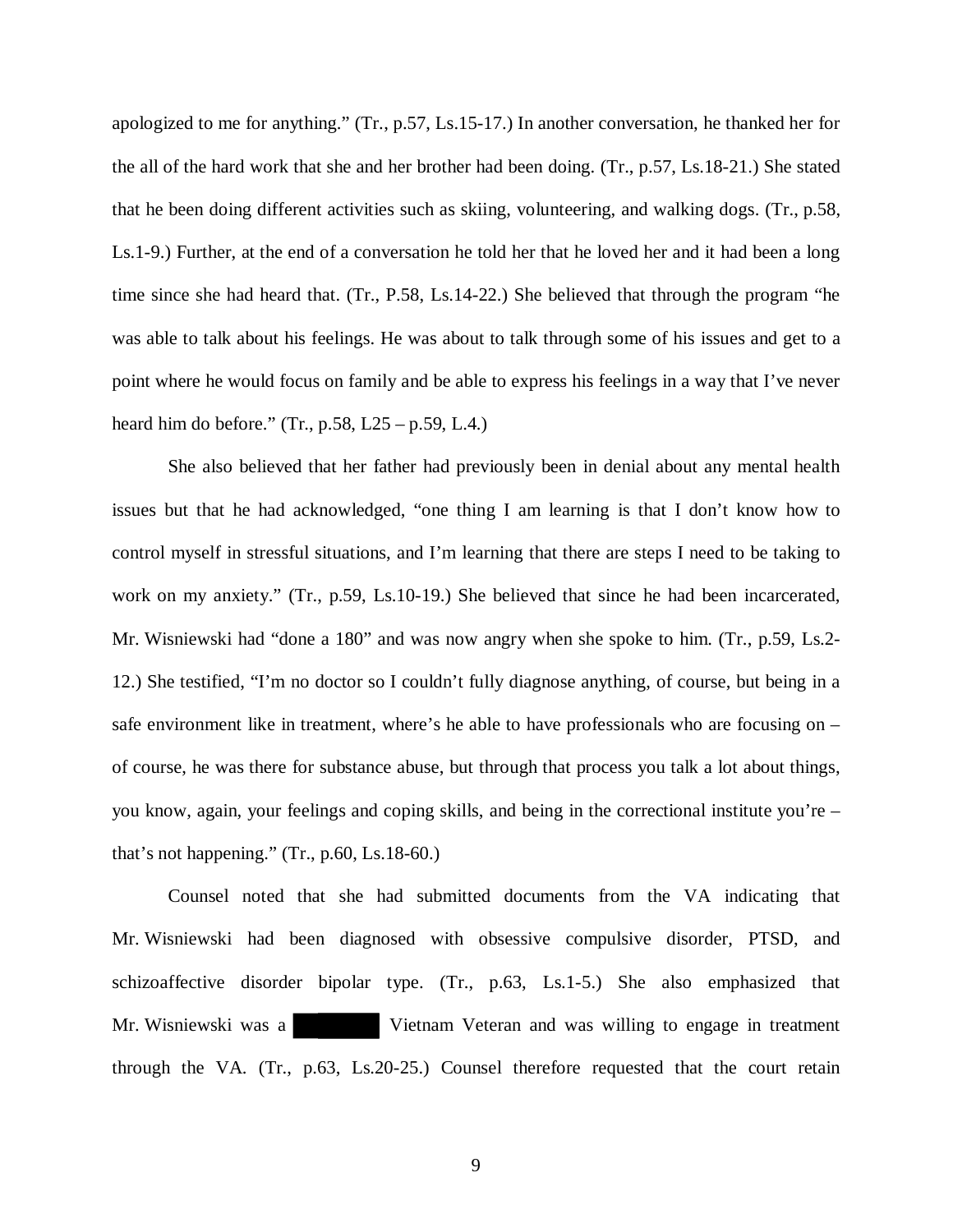jurisdiction, and, if the court was unwilling retain jurisdiction, that the court order that the sentences run concurrently. (Tr.,  $p.64$ ,  $L.20 - p.65$ ,  $L.10$ .) The court ordered that the sentences run concurrently but rejected a retained jurisdiction. (Tr.,  $p.67$ , L.19 –  $p.68$ , L.13.) In denying Mr. Wisniewski's request, the court noted that he was at an establishment that serves alcohol. (Tr., p.66, Ls.9-12.) Mr. Wisniewski notes that he was at the American Legion in Athol, where, as a veteran, he was a member. **(PSI,** p.3.) As the nation's largest veteran's service organization, the American Legion is a not a place whose primary purpose is to serve alcohol. *(See* The American Legion, a U.S. Veterans Association, http://www.legion.org, last visited on December 4, 2019.)

Considering all of the information in support of the Rule 35 motion, Mr. Wisniewski submits that the district abused its discretion when it declined to retain jurisdiction.

#### **CONCLUSION**

Mr. Wisniewski respectfully requests that this Court reduce his sentences as it deems appropriate. Alternatively, he requests that his case be remanded to the district court for a new sentencing hearing or a new Rule 35 hearing.

DATED this 4<sup>th</sup> day of December, 2019.

*Isl* Justin M. Curtis JUSTIN M. CURTIS Deputy State Appellate Public Defender